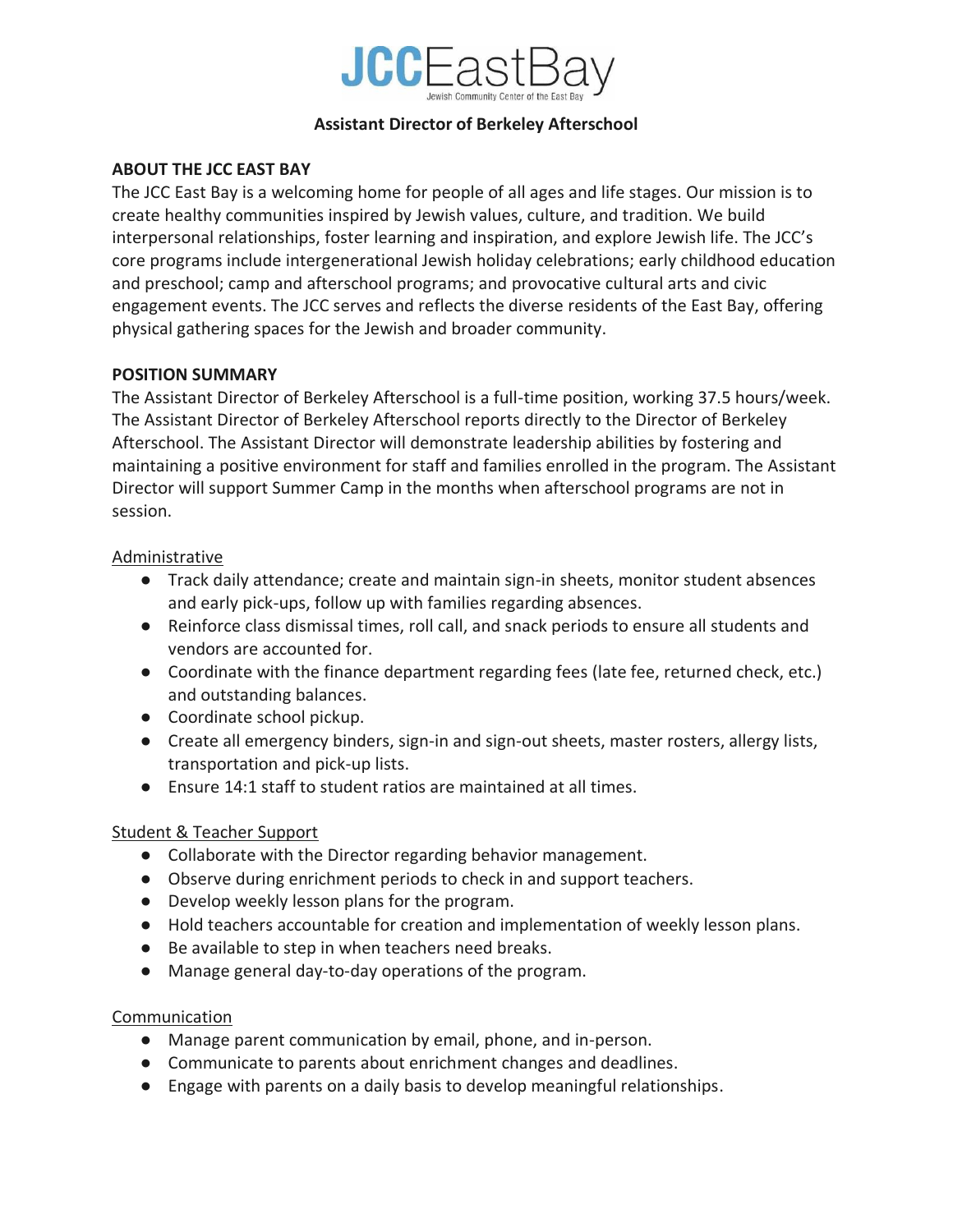

● Support the Director in compiling photos and highlights for weekly email communication.

#### General

- Perform at a high level in a fast-paced team environment, and manage multiple projects to meet timelines and deadlines.
- Proactive behaviors with leadership and consensus building skills.
- Goal-oriented and close attention to detail.
- Serve as the Director of Berkeley Afterschool when the Director is absent.
- Other duties as determined.

# **REQUIRED MINIMUM QUALIFICATIONS**

- Minimum of 2 years of child care or teaching experience.
- Experience working with children grades K-5 with the ability to plan appropriate activities for different age groups.
- Must be available to work in the afternoons (minimum 1:30pm to 6pm).
- Bachelor's Degree in education or relevant field preferred.
- Excellent communication and organizational skills.
- Ability to organize tasks, and develop and implement plans to efficiently meet organizational goals.
- Ability to lead and direct children in large group settings.
- Ability to push/pull and lift/carry objects weighing 50 pounds.
- Ability to walk and stand for extended periods of time.
- Ability to sit on floors and chairs, and to get up and down quickly.
- Ability to bend from knees and waist to help a child.
- Ability to maneuver in confined lavatories to aid children with toilet needs.
- Ability to respond without delay to needs of young children.

Competitive salary commensurate with experience. Salary information will be shared one-onone with candidates. Excellent benefits including medical, dental, vision, vacation, sick pay, and holidays.

*The JCC East Bay is an Equal Opportunity Employer and makes employment decisions on the basis of merit. JCC East Bay policy prohibits unlawful discrimination in accordance with federal, state, and local laws. The JCC East Bay complies with the Americans with Disabilities Act and is committed to providing reasonable accommodations for people with disabilities. If you require particular accommodations during the application and interview process, please inform us of your needs so that we can provide accordingly.*

*Systemic inequities in hiring have caused women, people of color, LGBTQ+ folks, and others to apply to jobs only if they meet all of the qualifications. The JCC East Bay encourages you to apply anyway, as no one ever meets 100% of the qualifications. We look forward to your application.*